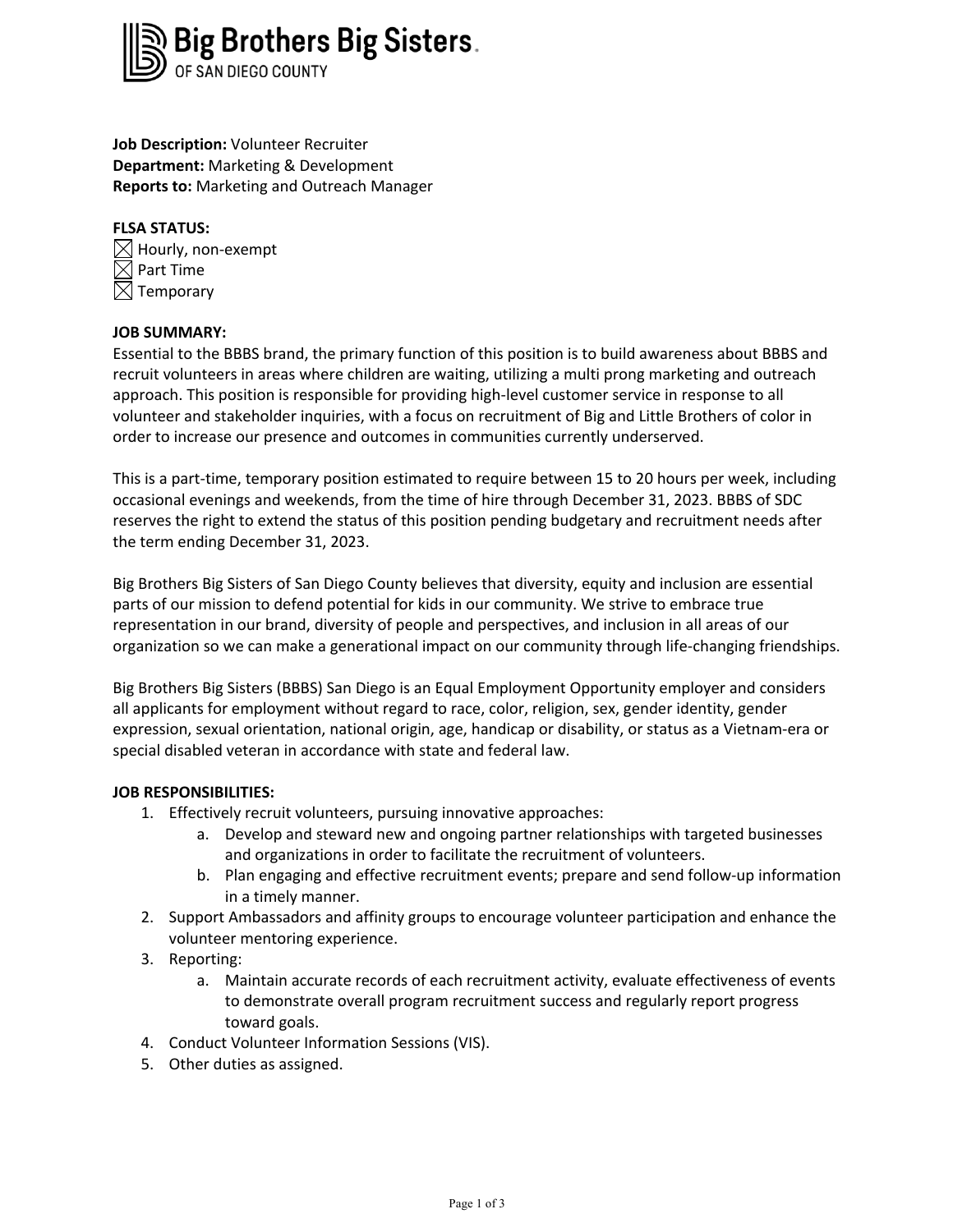# Big Brothers Big Sisters.

## **PERFORMANCE MEASURES**

The successful candidate will produce positive outcomes in the following areas:

- Recruit quality, targeted volunteer and youth inquiries
- Deliver effective recruitment events and presentations
- Develop new partnerships and steward ongoing partnerships
- Achieve individual and team goals set on a monthly and annual basis

#### **PERSONAL ATTRIBUTES WE ARE LOOKING FOR**

- A passion for the mission of Big Brothers Big Sisters.
- A creative individual that can communicate effectively.
- Relate well in multicultural environments.
- Demonstrate an interpersonal savvy that helps establish effective relationships and an appropriate rapport with people.
- Candidate should have a customer/client focus, be results and outcome oriented, approachable, and highly organized.
- Flexibility to work evenings and weekends, as needed (often).

## **JOB QUALIFICATIONS**

- BA or AA required
- At least 2 years of experience in volunteer recruitment, lead generation or in a sales role.
- Proficiency in Microsoft Office including Word, Outlook, PowerPoint and Excel.
- Must have advanced verbal and written communication skills.
- Must also have advanced presentation, interpersonal, and organizational skills reflecting solid customer service both in-person and by telephone.
- Must have experience working in/with diverse communities.

#### **REQUIRED SKILLS AND ABILITIES**

- Must be able to work independently without close management while contributing as a positive team member.
- Must have reliable transportation to get to designated meetings throughout the county.
- Excellent relational assessment skills.
- Ability to maintain confidentiality throughout daily operations.
- Effectively collaborate with other agency staff.
- Use time effectively and focus on details.

#### **WHAT WE OFFER**

- Up to twelve paid holidays annually
- Rewarding work
- Mileage reimbursement

#### **WORK ENVIRONMENT :**

| Routine office environment $\Box$ Satellite Office/Location $\boxtimes$ Hybrid in-office/remote |  |
|-------------------------------------------------------------------------------------------------|--|
| $\boxtimes$ Frequent Local Travel Required                                                      |  |